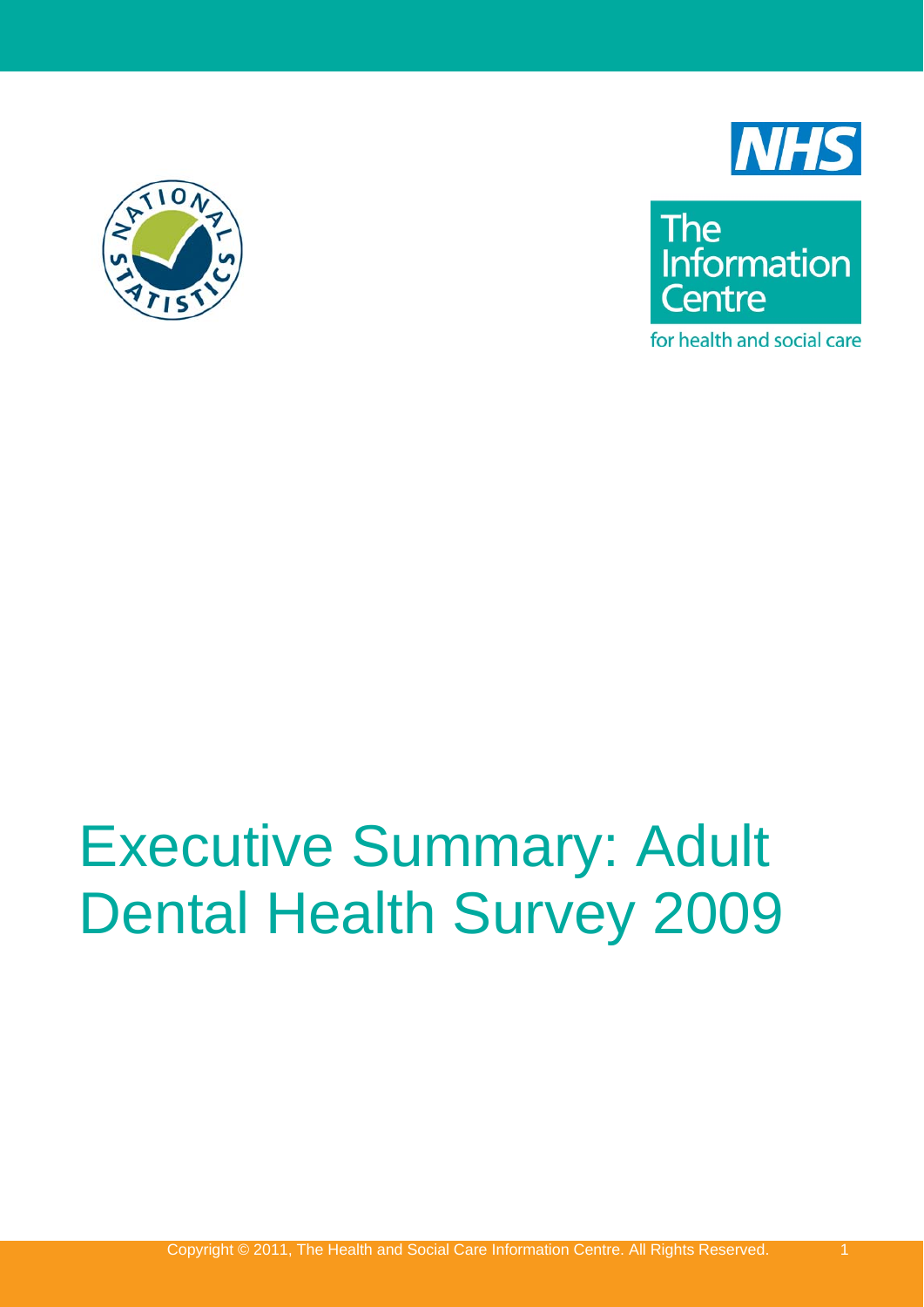The NHS Information Centre is England's central, authoritative source of health and social care information.

Acting as a 'one-stop-shop' for high quality, national, comparative data, we deliver information for local decision makers, to improve the quality and efficiency of care.

**Author(s):** Jimmy Steele, Ian O' Sullivan

**Editor:** Ian O' Sullivan

**Responsible Statistician:** Phil Cooke, Section Head, Dental and Eye Care

**Version:** 1.0

**Date of Publication: 24<sup>th</sup> March 2011**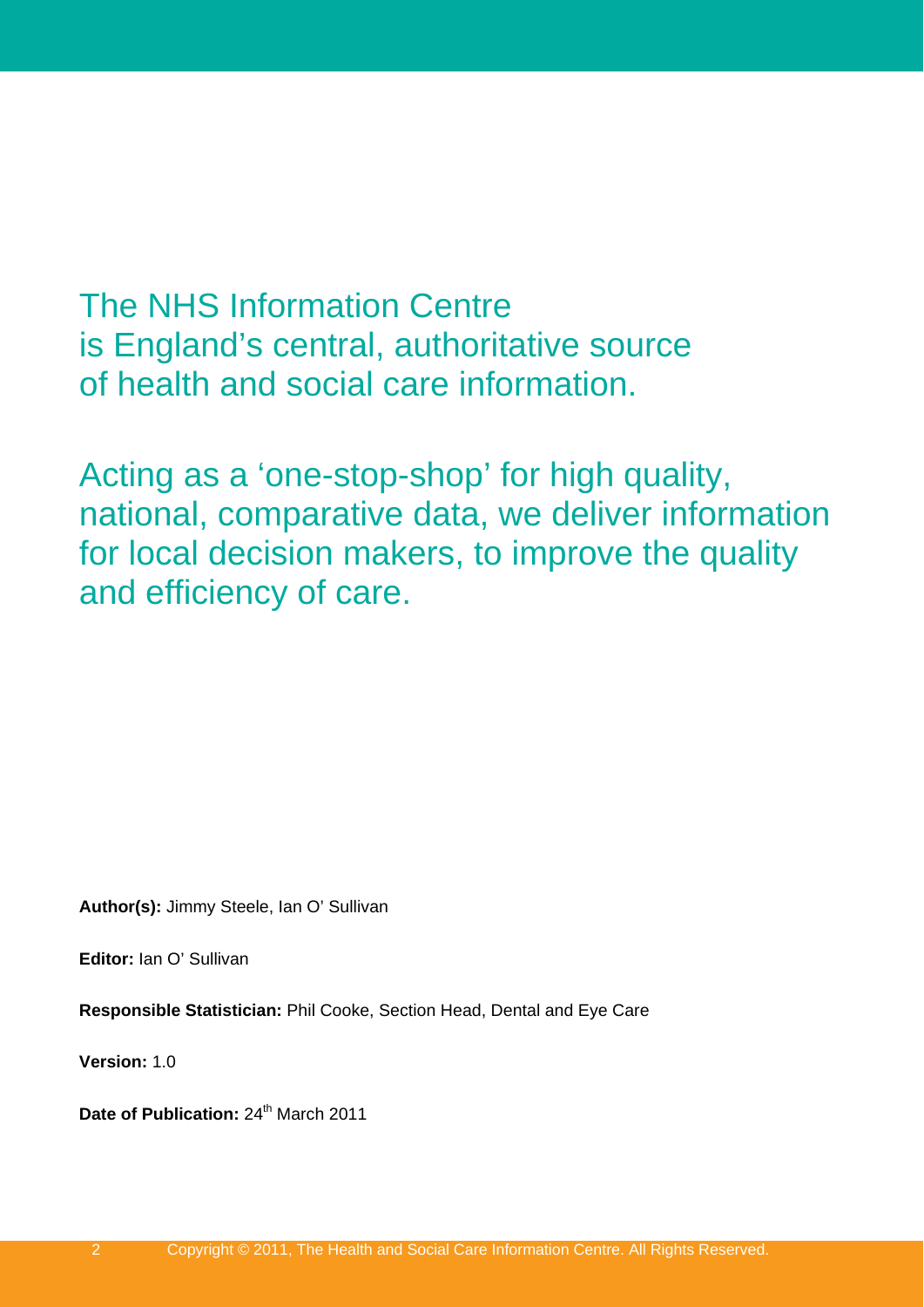#### **Contents**

| Introduction                                    | $\overline{4}$ |
|-------------------------------------------------|----------------|
| Summary                                         | 5              |
| 1 Oral health and function                      | 6              |
| 2 Disease and related disorders                 | 8              |
| 3 Urgent conditions                             | 10             |
| 4 Complexity and maintenance                    | 12             |
| 5 Preventive behaviour and risks to oral health | 14             |
| 6 Service considerations                        | 15             |
| 7 Outcome and impact                            | 17             |
| 8 Access and barriers to care                   | 19             |
| Notes and references                            | 21             |

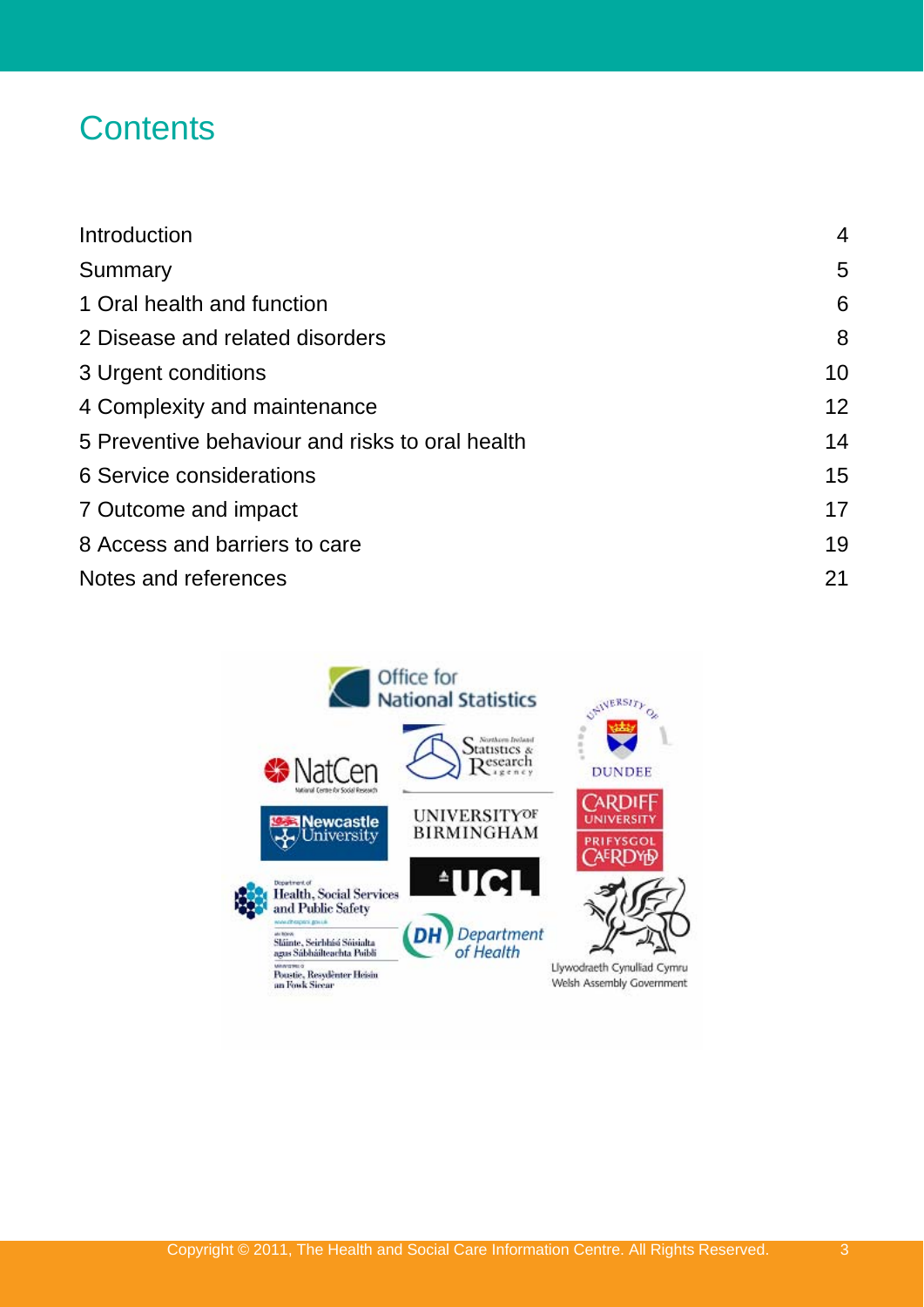#### <span id="page-3-0"></span>**Introduction**

The 2009 Adult Dental Health Survey (ADHS) is the fifth in a series of national dental surveys that have been carried out every ten years since 1968. The main purpose of these surveys has been to get a picture of the dental health of the adult population and how this has changed over time. The 2009 survey was commissioned by the NHS Information Centre for health and social care and was conducted on behalf of the Department of Health in England, the Welsh Assembly Health Department, and the Department of Health, Social Services and Public Safety in Northern Ireland. The survey was carried out in England, Wales and Northern Ireland only: Scotland did not participate in the 2009 survey. The aims of the survey were to establish the condition of the natural teeth and supporting tissues; to investigate dental experiences, knowledge about and attitudes towards dental care and oral hygiene; to examine changes over time in dental health, attitudes and behaviour; and to monitor the extent to which dental health targets set by the Government are being met.

The Office for National Statistics managed the survey, working in consortium with the National Centre for Social Research, the Northern Ireland Statistics and Research Agency, and dental experts from the Universities of Birmingham, Cardiff, Dundee, Newcastle, and University College London. The survey consisted of a questionnaire interview with all adults aged over 16 years at all sampled households, and an oral examination of the mouth and teeth of all those adults who had at least one natural tooth.

The sample size for the survey was 13,400 households (1,150 in each English Strategic Health Authority and Wales, and 750 households in Northern Ireland). Data collection for the survey took place between October 2009 and April 2010, and the final household interview response rate was 60 per cent. A total of 11,380 individuals were interviewed, and 6,469 dentate adults were examined, making this the largest ever epidemiological survey of adult dental health in the United Kingdom.

A series of reports from the 2009 survey have been published which provide both national and regional estimates focusing specifically on eight distinct themes. What follows is a summary of the key findings from each theme with a discussion of the implications of these findings, focusing on issues that remain cause for concern or may become more important in the future.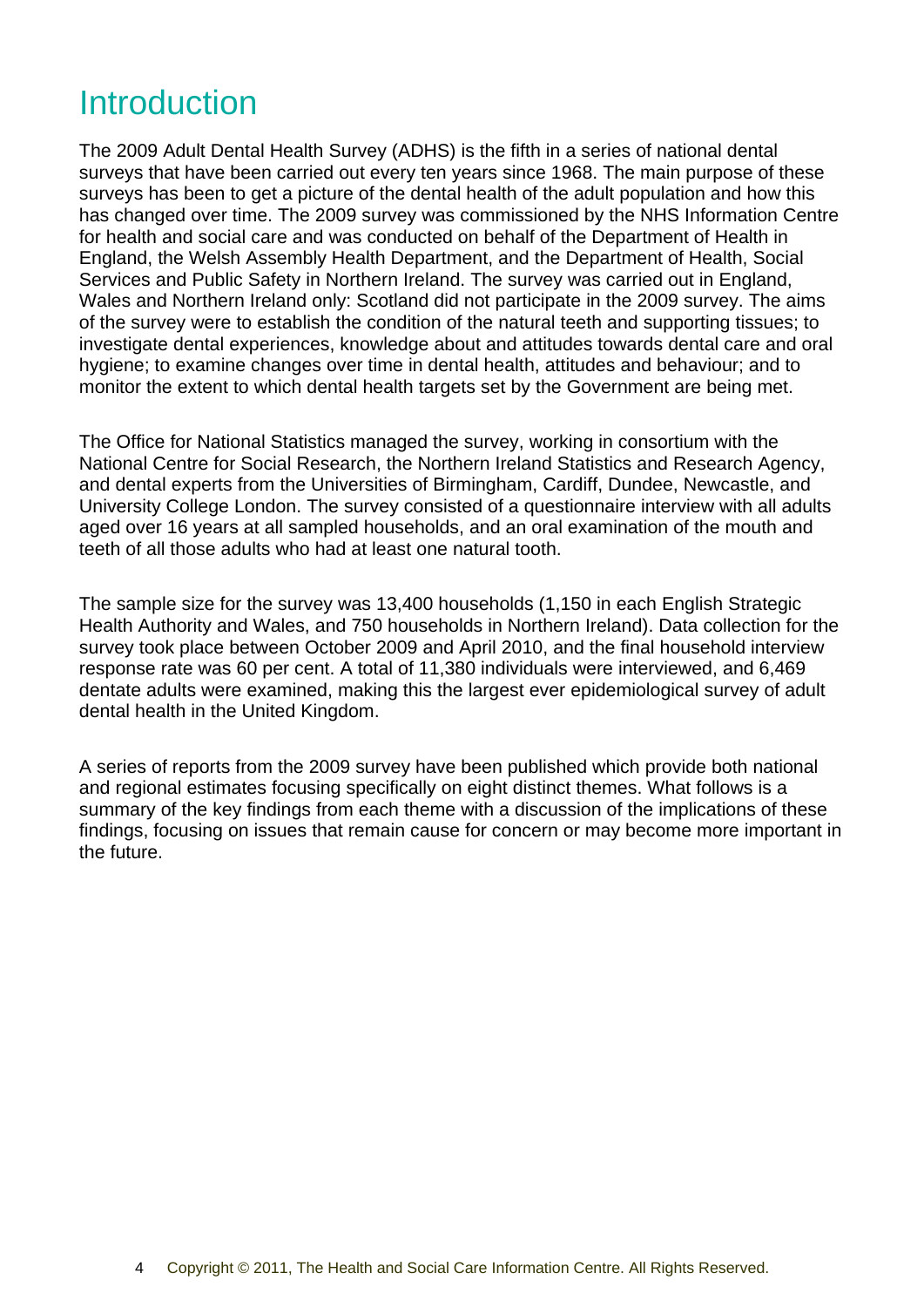#### <span id="page-4-0"></span>**Summary**

The results of the survey show that across almost all of the indicators of oral health and disease there has been a continued improvement in adults' dental health. There are some differences between England, Wales and Northern Ireland, but in all areas the continuation of improvement in younger age groups, first detected over 20 years ago, are now evident up to age 45. However, for those who do have decay or gum problems, disease can be extensive, whilst for many people in old age and older middle age, dental needs are very complex. Good health behaviours, such as regular brushing, are shown to be associated with better health and a greater proportion of dentate adults than ever before are engaging in these behaviours. The large majority of adults also indicate that they are attending the dentist at least once every two years, the maximum recommended interval. Finally, the results also show that although accessing NHS dental services remains difficult for a small minority, the large majority of adults who tried to get an NHS dental appointment in the three years prior to being interviewed successfully made and attended an appointment.

Full background and methodological details for the survey, including response and clinical examination conversion rates can be found in *Foundation report: Adult Dental Health Survey 2009*. A glossary of all clinical terms can also be found in this report. Specific references can be found in the main reports in the survey series. In addition, confidence intervals for key measures are published as an annex to this report.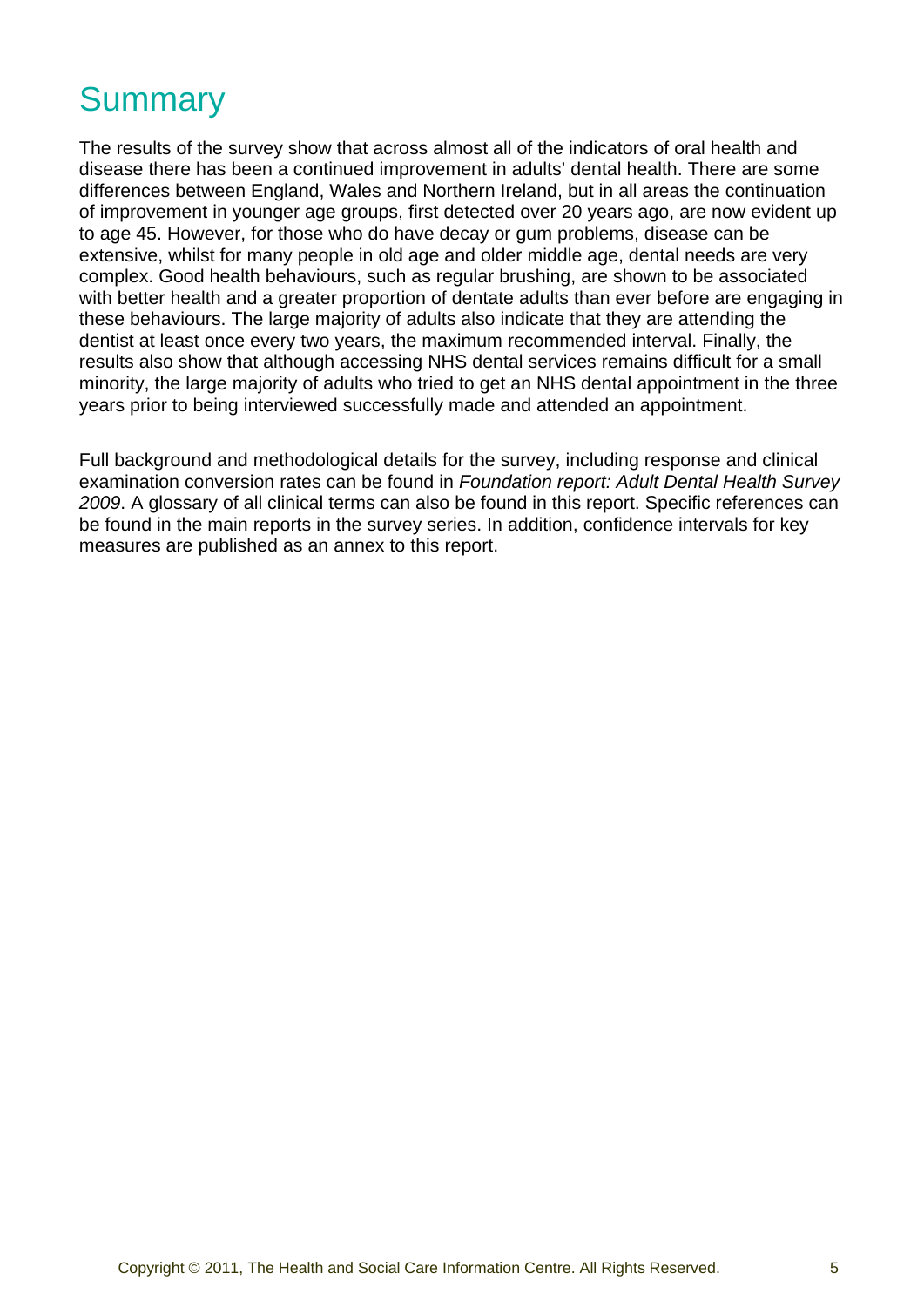# <span id="page-5-0"></span>1 Oral health and function

This report considers the major indicators of oral health and function. The key findings were:

- In 2009, 94 per cent of the combined populations of England, Wales and Northern Ireland were dentate, that is had at least one natural tooth.
- The proportion of adults in England who were edentate (no natural teeth) has fallen by 22 percentage points from 28 per cent in 1978 to 6 per cent in 2009.

1978 1988 100 1998 2009 80 Percentage **Percentage** 60 40 20 0 16-24 25-34 35-44 45-54 55-64 65 and over **Age group**

**Figure 1.1 Trends in percentage edentate by age: England, 1978 to 2009** 

- The overall mean number of teeth amongst dentate adults was 25.7, with the majority of dentate adults (60 per cent) having between 27 and 32 teeth. Dentate adults had an average of 17.9 sound and untreated teeth but this varied hugely with age.
- Only 17 per cent of dentate adults had very healthy periodontal (gum) tissues and no periodontal disease (that is no bleeding, no calculus, no periodontal pocketing of 4mm or more, and in the case of adults aged 55 or above, no loss of periodontal attachment of 4mm or more anywhere in their mouth).
- <span id="page-5-1"></span>• Ten per cent of dentate adults had excellent oral health (that is having 21 or more natural teeth, 18 or more sound and untreated teeth and roots, no decay detected at any site, no periodontal pocketing<sup>[1](#page-5-1)</sup> of 4mm or more, no loss of attachment<sup>1</sup> of 4mm or more, and no calculus (a form of hardened plaque) or bleeding).

In 1968, with 37 per cent of the population of England and Wales edentate the idea that more than half of people aged 85 or more would retain some natural teeth would have seemed unthinkable. Yet this was the case in 2009. The transformation in the population's oral health, first observed in the 1988 ADHS, has been extensive, and it is likely that a similar transformation has taken place across the United Kingdom.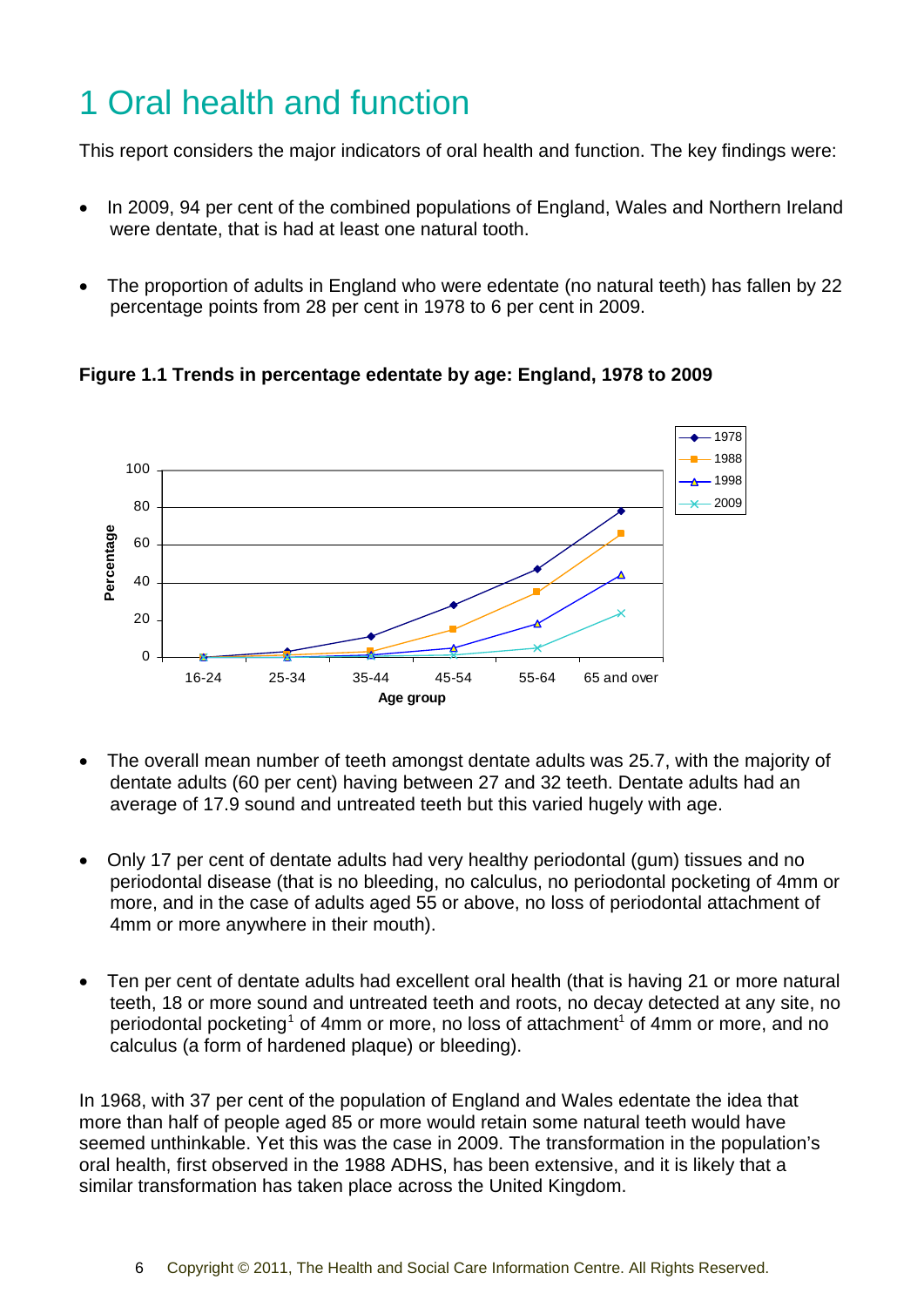For those under 45, the likelihood of retaining not just some teeth, but a considerable number of healthy teeth through the whole of a long life, is now very high. In particular, the prospects for young adults aged 16 to 24 look better than they have ever been. For those aged over 45, the legacy of higher disease levels earlier in the life course and different patterns of dental care remain visible in the form of far fewer teeth and fewer sound teeth, but this generation still has a better outlook than their predecessors.

There are, however, still many people whose oral health and function does not meet the best possible standards. Good oral health cannot be taken for granted, even in the young, and the variations with social class and, to a lesser extent, geography are very apparent.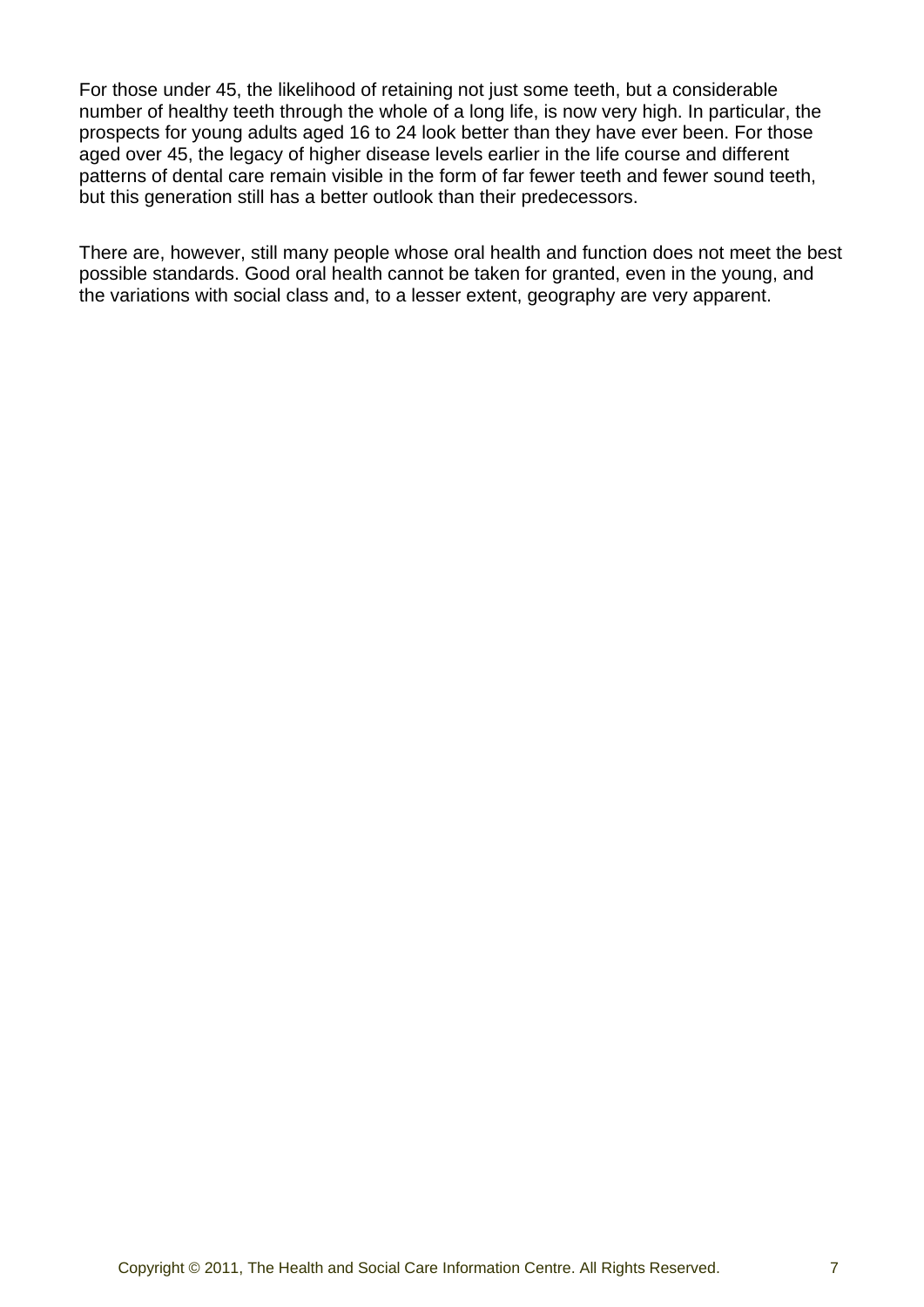### <span id="page-7-0"></span>2 Disease and related disorders

This report considers the prevalence of dental disease and related disorders. The key findings were:

- Just under one third of dentate adults (31 per cent) had obvious tooth decay in either the crowns or roots of their teeth. For those adults who had some decay, the average number of teeth affected was 2.7, compared with an average of 0.8 among all dentate adults.
- There are social variations in dental decay with adults from routine and manual occupation households being more likely to have decay than those from managerial and professional occupational households (37 per cent compared with 26 per cent )
- The prevalence of decay in the crowns of the teeth varied with age, with the highest prevalence in adults aged 25 to 34 (36 per cent) compared with those aged 65 to 74 (22 per cent).
- Primary dental decay (decay on the surface of a tooth that may or may not have evidence of restorations on another surface) affected almost a quarter (23 per cent) of all dentate adults and comprised the majority of decay in crowns.
- The prevalence of decay (using the natural tooth crowns as the measure) in England has fallen from 46 per cent to 28 per cent since 1998, and this reduction is reflected in all age groups.

#### **Figure 2.1 Trends in percentage of dentate adults with dental caries (decay) by age: England, 1998 to 2009**

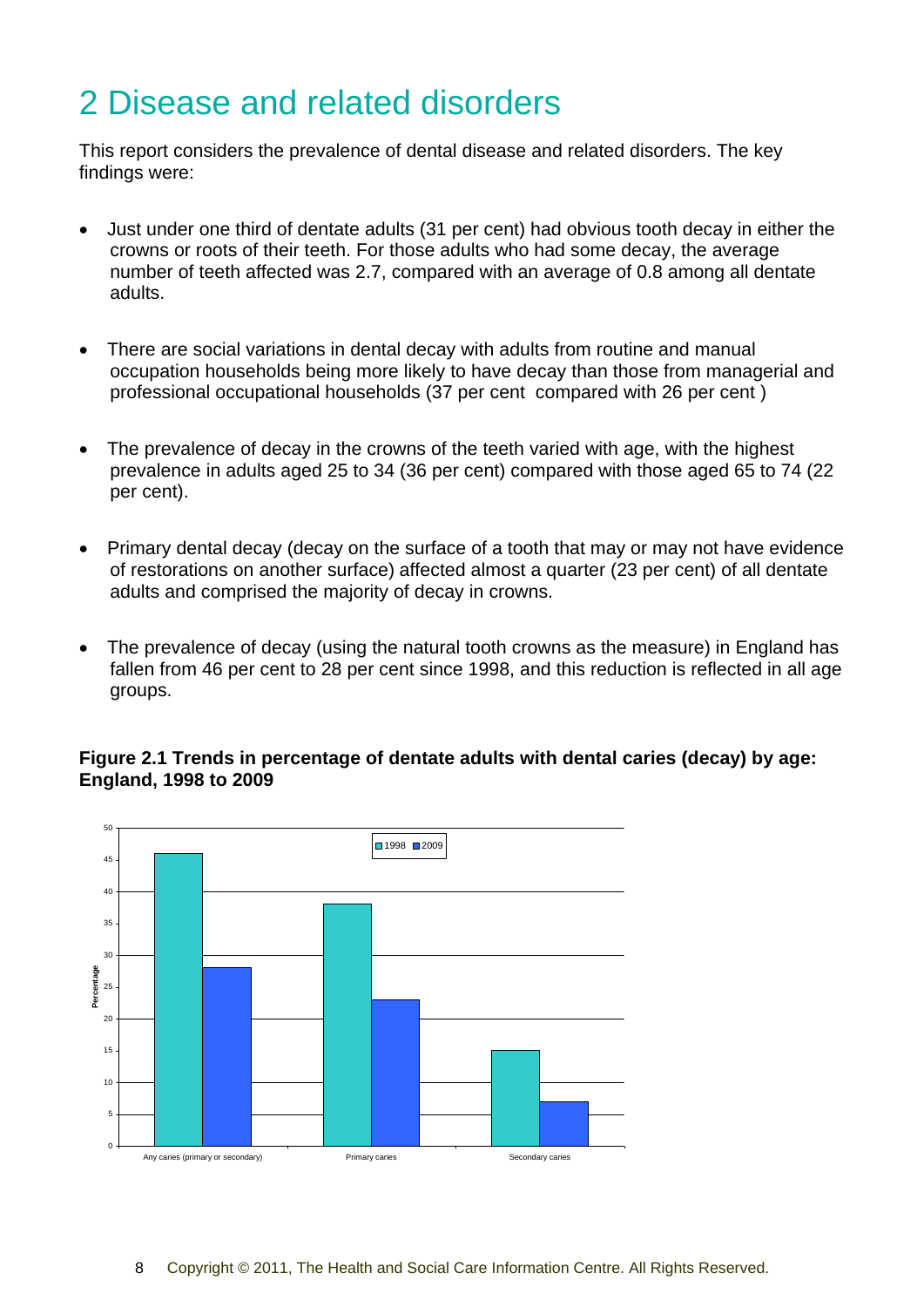- Seven per cent of adults had active root decay and this proportion varied by age, with 1 per cent of 16 to 24 year olds affected compared with 11 per cent of 55 to 64 year olds and 20 per cent of 75 to 84 year olds.
- Overall 45 per cent of adults had periodontal (gum) pocketing exceeding 4mm, although for the majority (37 per cent) disease was moderate with pocketing not exceeding 6mm.
- Moderate tooth wear has increased from 11 per cent in 1998 to 15 per cent in 2009, although severe wear remains rare.

Several diseases and processes are a threat to the retention of natural teeth for a lifetime. Dental decay has traditionally been the greatest threat to natural teeth and is still prevalent in the population. Almost a third of the population showed decay and this represents many millions of people with decay. Whilst the younger age groups have the most people with good oral health they also have the highest prevalence of decay and are substantially more likely to have multiple teeth with decay. Despite the relative abundance of disease detected, and the clear history of previous disease in the form of fillings and other restorations, particularly for older age groups the trend is of a continued reduction over time.

Periodontal disease remains common at a low level although overall there has been a reduction in mild disease associated, perhaps, with a general increase in cleanliness. However, there has been a slight increase in the prevalence of more severe disease and the impacts of severe disease are concentrated in a relatively small proportion of the population. The associations with a range of health behaviours (for example, smoking or infrequent tooth brushing) are perhaps expected but the social gradient is relatively minor.

Severe tooth wear remains rare, but there are signs of an increase since the last survey and there are a small but increasing proportion of younger adults with moderate wear which is likely to be clinically important.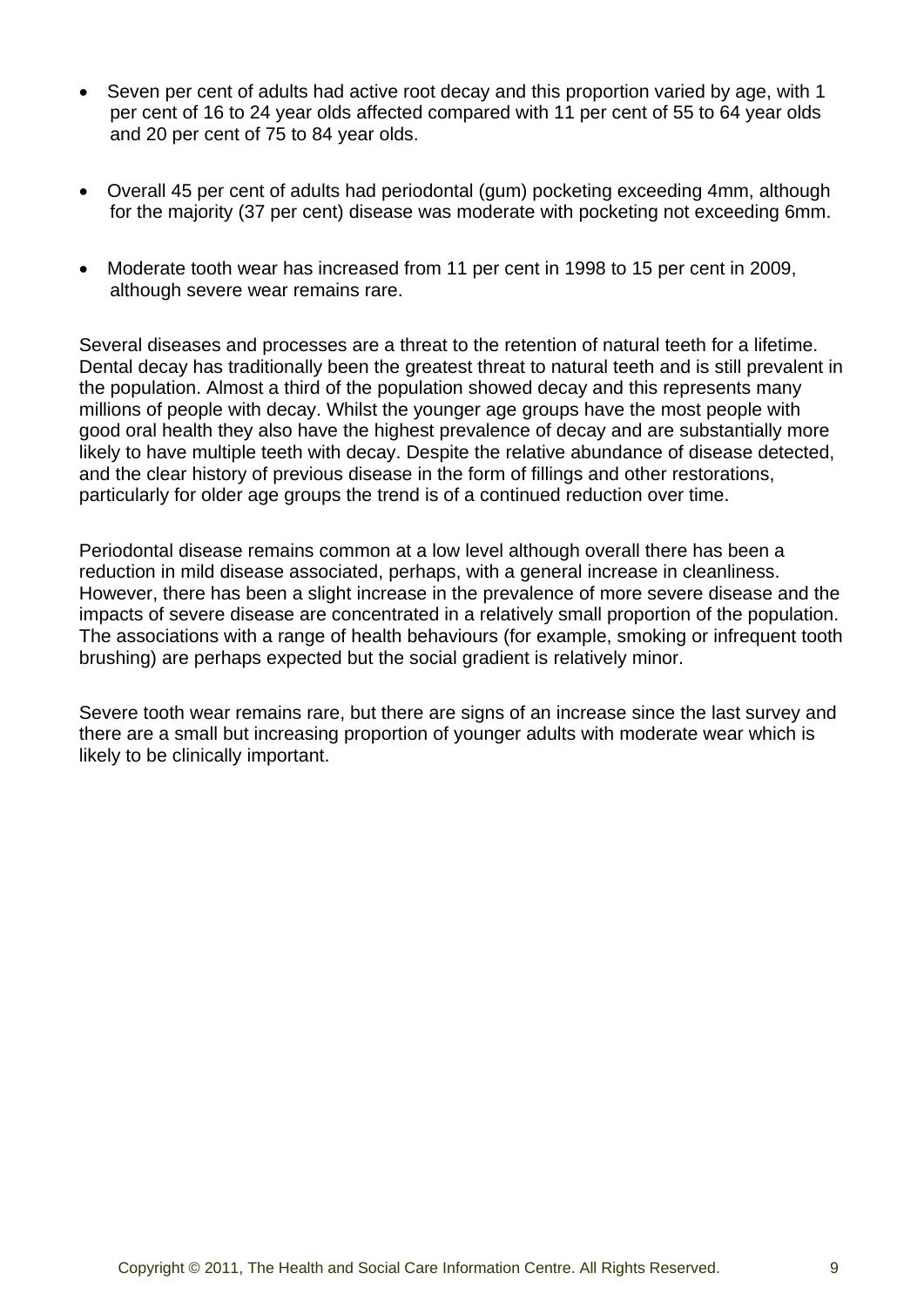# <span id="page-9-0"></span>3 Urgent conditions

This report outlines the prevalence of pain, oral sepsis and other conditions that indicate poor oral health. The key findings were:

- Nine per cent of dentate adults reported current pain related to their teeth in the clinical examination. Older adults were less likely than younger adults to report current pain in their teeth, and adults from professional and managerial households were less likely than adults from routine and manual occupation households to report current pain.
- Eight per cent of dentate adults reported that they had experienced pain in their mouths fairly or very often in the previous 12 months. Women were slightly more likely than men to report that they had experienced pain fairly or very often in the previous 12 months.
- Seven per cent of dentate adults had one or more PUFA lesions (PUFA is the presence of open pulp, ulceration, fistula and abscesses in the mouth), most commonly an open pulp (4 per cent). Ulceration related to decayed teeth was observed in 1 per cent of dentate adults and fistula or abscess in permanent dentition was present in 2 per cent.
- A positive PUFA score, that is having any symptoms was more commonly recorded in men (8 per cent) than women (6 per cent), was associated with socio-economic classification, was much more common among those who reported that they only saw a dentist when they had trouble (13 per cent) and was also related to the length of time since respondents had last seen a dentist.
- There was a marked difference in the prevalence of PUFA according to the frequency of tooth brushing, high levels of dental anxiety, poor general and dental health. PUFA was related to both current and long-term pain.
- Eight per cent of dentate adults had one or more untreated teeth with unrestorable decay, and those who did, had an average of 2.2 teeth in this condition.
- Untreated and unrestorable decay was present in 23 per cent of those who reported current dental pain and 20 per cent of those who reported frequent pain or discomfort in the past 12 months.
- Adults had an increased likelihood of both pain and serious decay or sepsis if they did not attend a dentist for regular check-ups, brushed their teeth less than once a day, or were smokers.

The very significant improvements in oral health reported in this survey need to be considered alongside urgent conditions. Although these conditions affect a minority of people even a minority reporting pain or problems amounts to many millions in need of immediate care within the total population. The greater prevalence of pain in the youngest age groups as well as the high levels of people with the most severe levels of anxiety suggest that there are groups of people who may need special types of care in order to return them to a pain free condition.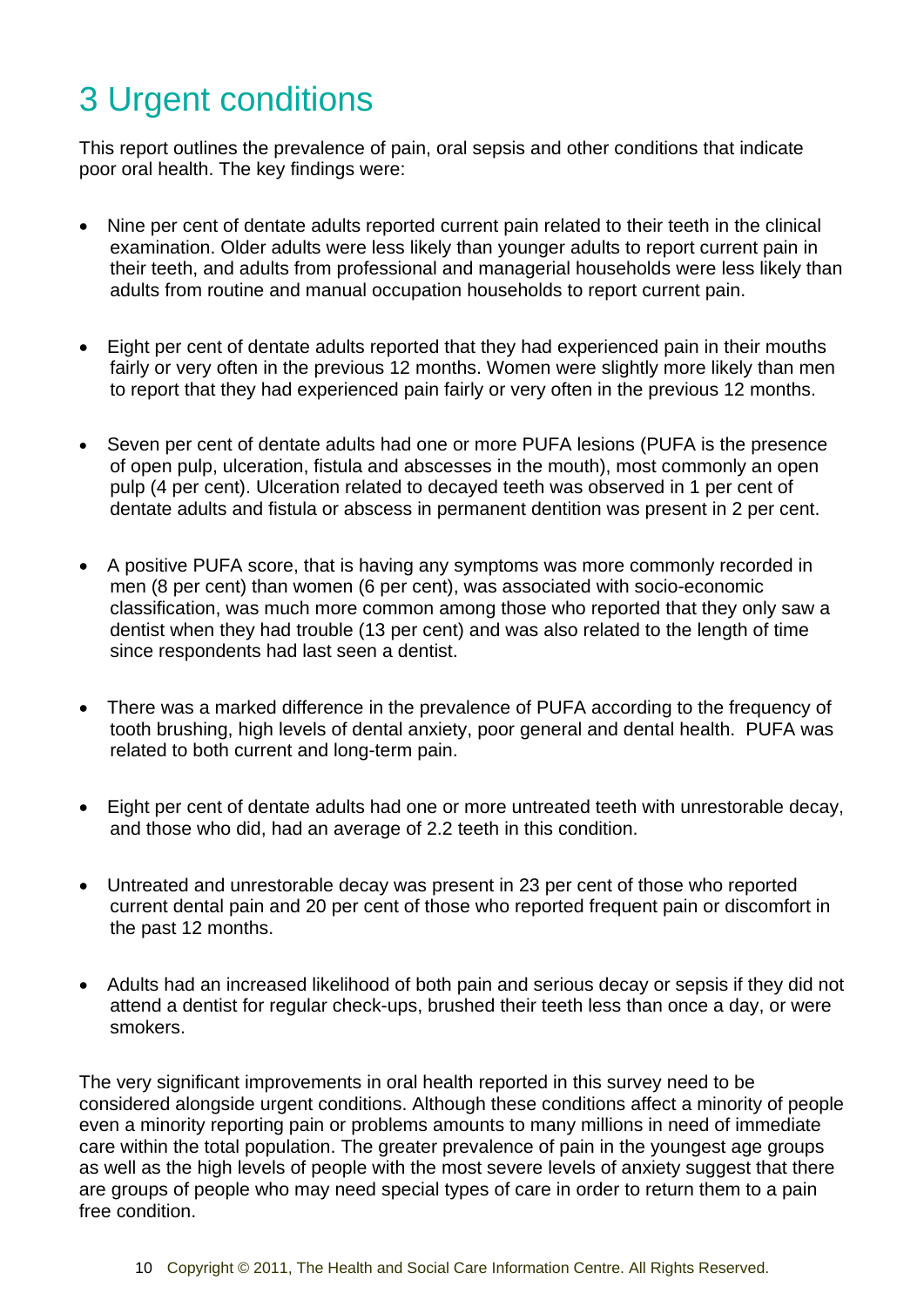Although an increasing proportion of people are enjoying improved oral health, these findings illustrate that this situation is not universal and for many, easy access to services for management of pain and discomfort remains relevant.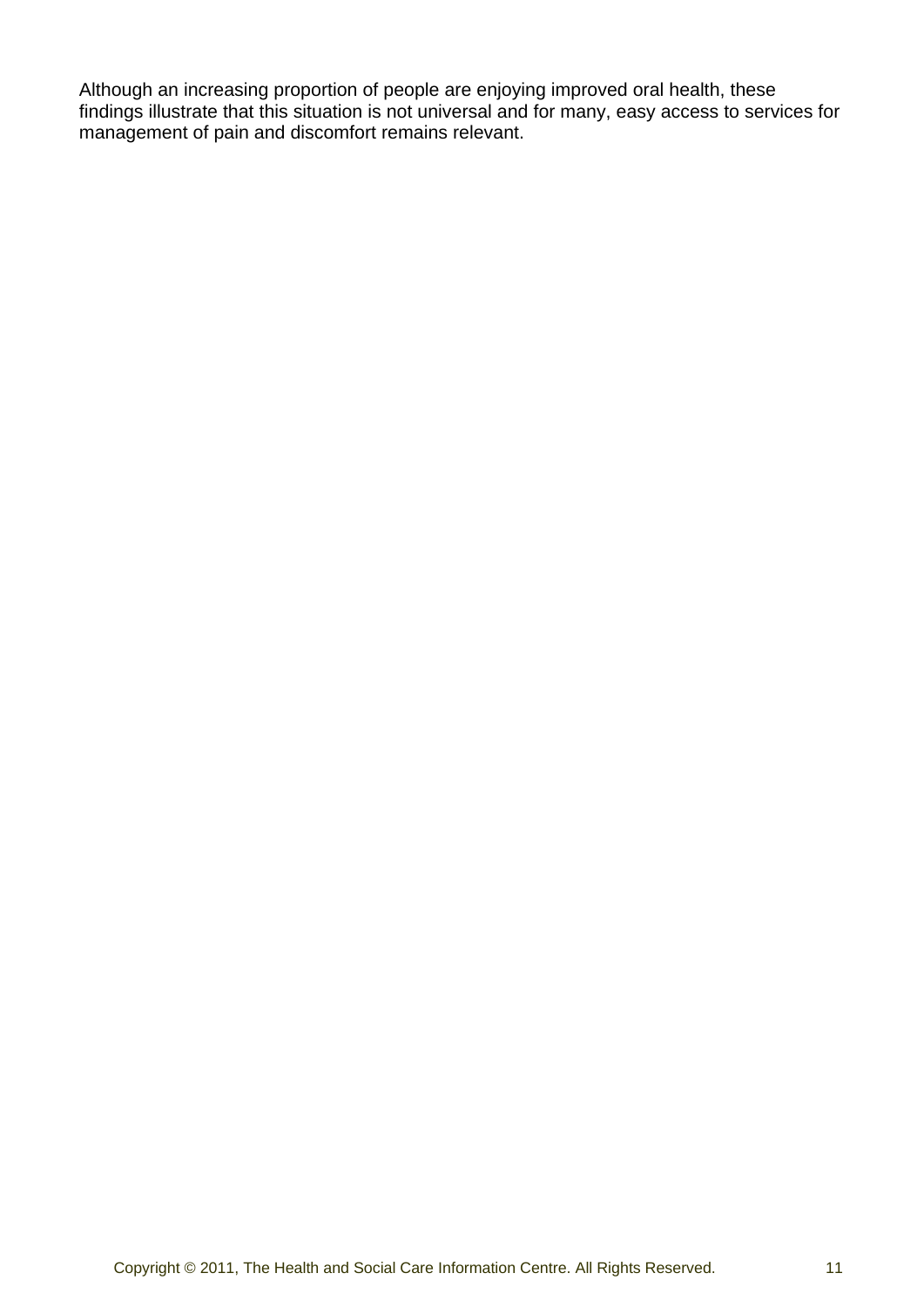### <span id="page-11-0"></span>4 Complexity and maintenance

This report identifies the markers of complex lifetime dental treatment and discusses the implications of maintaining these complex restorations. The key findings were:

- Eighty four per cent of dentate adults had at least one filled tooth, and for those with a filling the mean number of teeth affected was 7.2 with an average of 2.1 surfaces affected per restored tooth.
- Adults aged under 45 years were less likely to have any fillings, and those who did had relatively low numbers of filled teeth. By contrast, 97 per cent of dentate adults aged 45 to 54 had a filled tooth and they had 9.1 teeth affected on average.
- In 2009, 37 per cent of dentate adults had artificial crowns. There was significant variation with age; only 5 per cent of the 16 to 24 year olds had crowns compared to between 55 and 59 per cent of those aged 45 to 74.
- For those with crowns, on average there were three per person, amounting to an estimated 47.6 million crowns across England, Wales and Northern Ireland.
- The majority of dentate adults (85 per cent) had a tooth affected by restoration
- Among people with at least one restoration, 9 per cent had some secondary decay (decay which is immediately adjacent to previously placed fillings or fissure sealants) in their mouth, and 26 per cent had either secondary decay or an unsound restoration for some other reason, in other words the likely need for some sort of intervention.
- Not surprisingly, failing restorations were most common in the groups with the most restored teeth, so there was a significant age related risk of having a restored tooth needing some attention.
- The average number of restored but otherwise sound teeth has fallen from 8.1 teeth in 1978 to 6.7 in 2009.
- In 2009, nearly one in five adults wore removable dentures of some description (partial or complete). This included almost all of the 6 per cent who were edentate, as well as 13 per cent who relied on a combination of dentures and natural teeth.
- Over a third of people (37 per cent) had none of the eight indicators of complexity<sup>1</sup> and a further 27 per cent had only one. Three or more indicators would represent a fair degree of complexity in terms of ongoing management of multiple conditions, and this threshold was reached by 19 per cent of the population.

Dental disease has lifelong impacts through the need for continued maintenance of treatments provided, even long after the disease has been eliminated. The heavy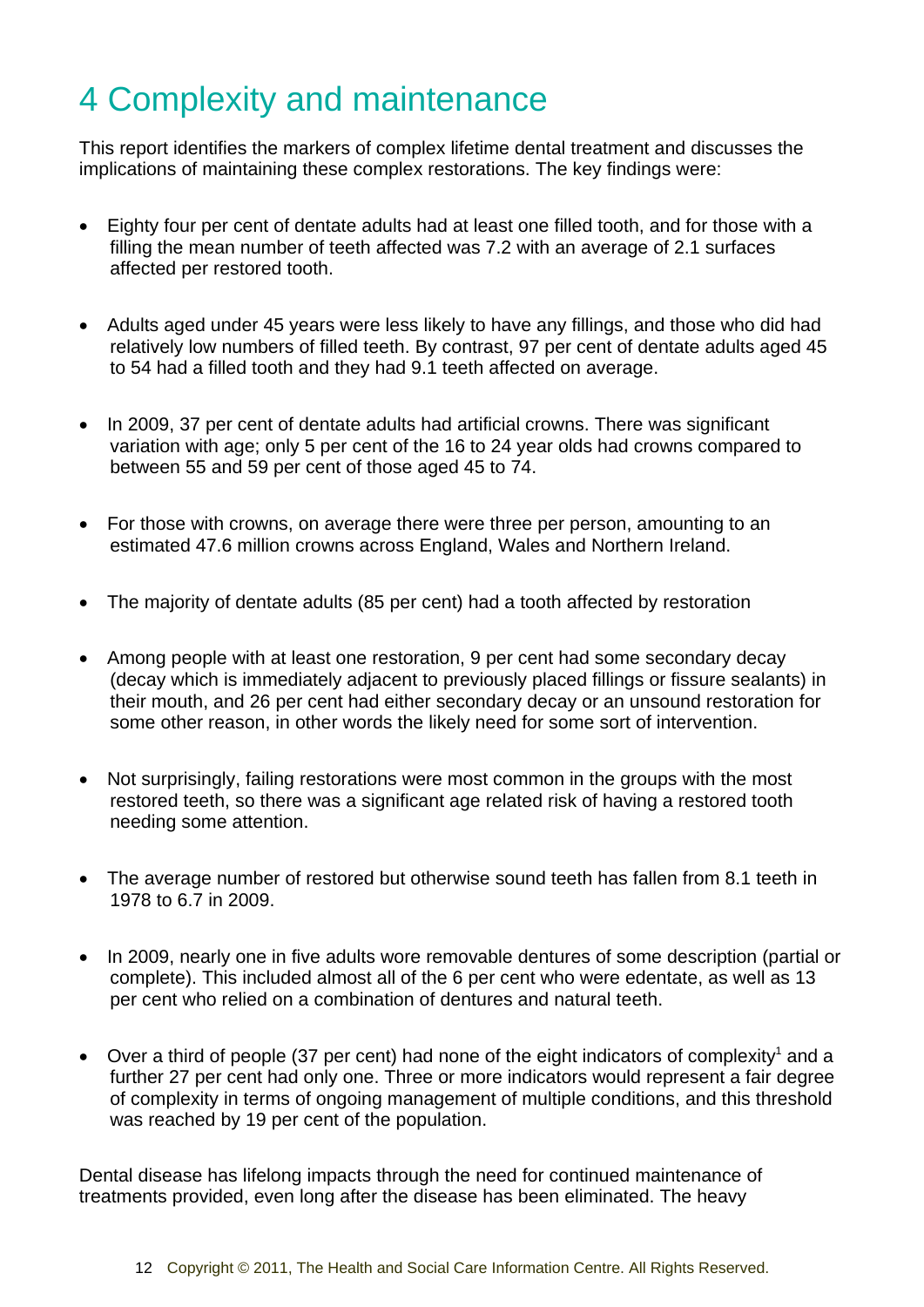maintenance load resulting from high decay levels in previous generations is clearly illustrated by the large numbers of restorations in those currently aged 45 and over. The maintenance needs for their successors, those aged under 45 should become progressively lower provided that disease levels can be maintained at low levels and modern treatment philosophies are applied where treatment does become necessary. When looking at the distribution of restorations and restored surfaces there is a concentration of higher levels of disease in a relatively small number of people.

Combining measures of restoration and disease into a crude complexity measure indicates the presence of combinations of conditions that would suggest particularly complex needs. These conditions are most prevalent in late middle age but affect all ages to some degree. This area needs further investigation but analysis indicates the very strong association between relevant health behaviours and potential needs.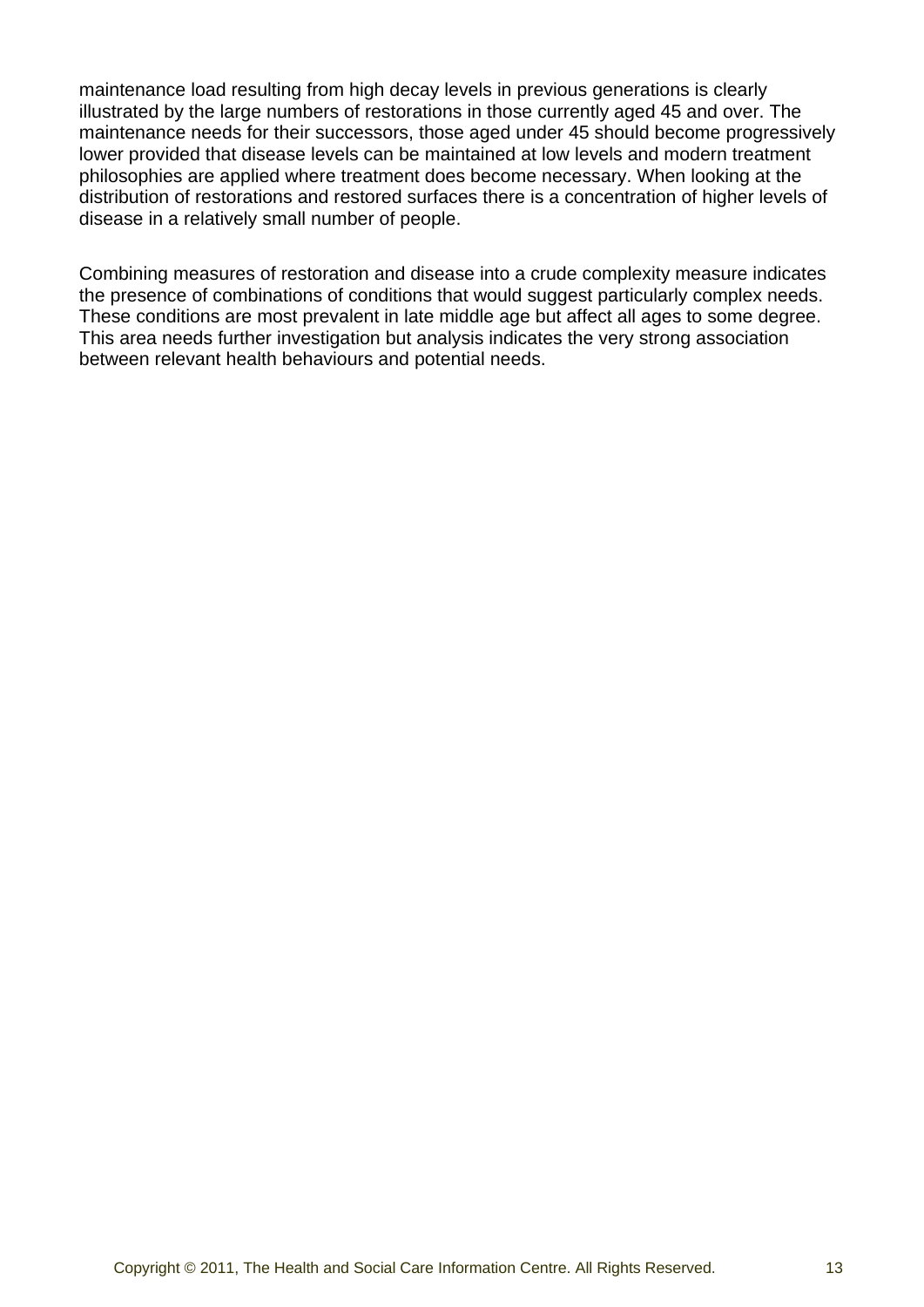### <span id="page-13-0"></span>5 Preventive behaviour and risks to oral health

This report describes oral health risk factors and behaviours and identifies who engages in them. The key findings were:

- Seventy-five per cent of adults said that they cleaned their teeth at least twice a day and a further 23 per cent of adults said that they cleaned their teeth once a day. Only 2 per cent of adults said that they cleaned their teeth less than once a day and 1 per cent said that they never cleaned their teeth.
- The majority of dentate adults reported using toothpaste with a high (1,350 to 1,500 parts per million) level of fluoride (76 per cent) and a further 18 per cent said that they used a brand with a medium (1,000 to 1,350 parts per million) level of fluoride.
- Overall 78 per cent of dentate adults said that they had been given advice by a dentist or a member of the dental team on cleaning their teeth and/or gums.
- Twenty-two per cent of all adults said that they currently smoked. A small minority of adults (9 per cent) reported having been given advice on quitting smoking in the last two years.
- Two-thirds (66 per cent) of dentate adults had visible plaque (bacterial material which collects on teeth and/or other solid oral structures such as dentures) on at least one tooth. The average number of teeth with plaque was 6.0 teeth and given that the average number of teeth was 25.7, represented just under a quarter (23 per cent) of all teeth.
- A similar proportion (68 per cent) of dentate adults had calculus present in at least one sextant of the mouth; on average 1.8 sextants were affected.

The importance of tooth brushing twice a day is a message that appears to have been taken on board by the majority of dentate adults; 75 per cent of adults questioned on the survey said that they brushed their teeth at least twice a day. Dentists and members of the dental team have contributed to this message with 78 percent of adults recalling receiving advice from them. Despite this, 66 percent of adults had plaque on at least one tooth and 68 percent had calculus in at least one sextant. Whilst twice-daily brushing is now a fact of life for three quarters of the population, there is still some room for improvements in the effectiveness of that cleaning.

Dental teams are also in a position to provide advice on diet and smoking, both of which impact on oral health, and for the first time in the ADHS series these issues were considered in the 2009 survey. Only 9 percent of dentate and 7 percent of edentate adults who attended the dentist in the last 2 years recalled being asked about smoking; two thirds of adults said they had never been asked about their diet.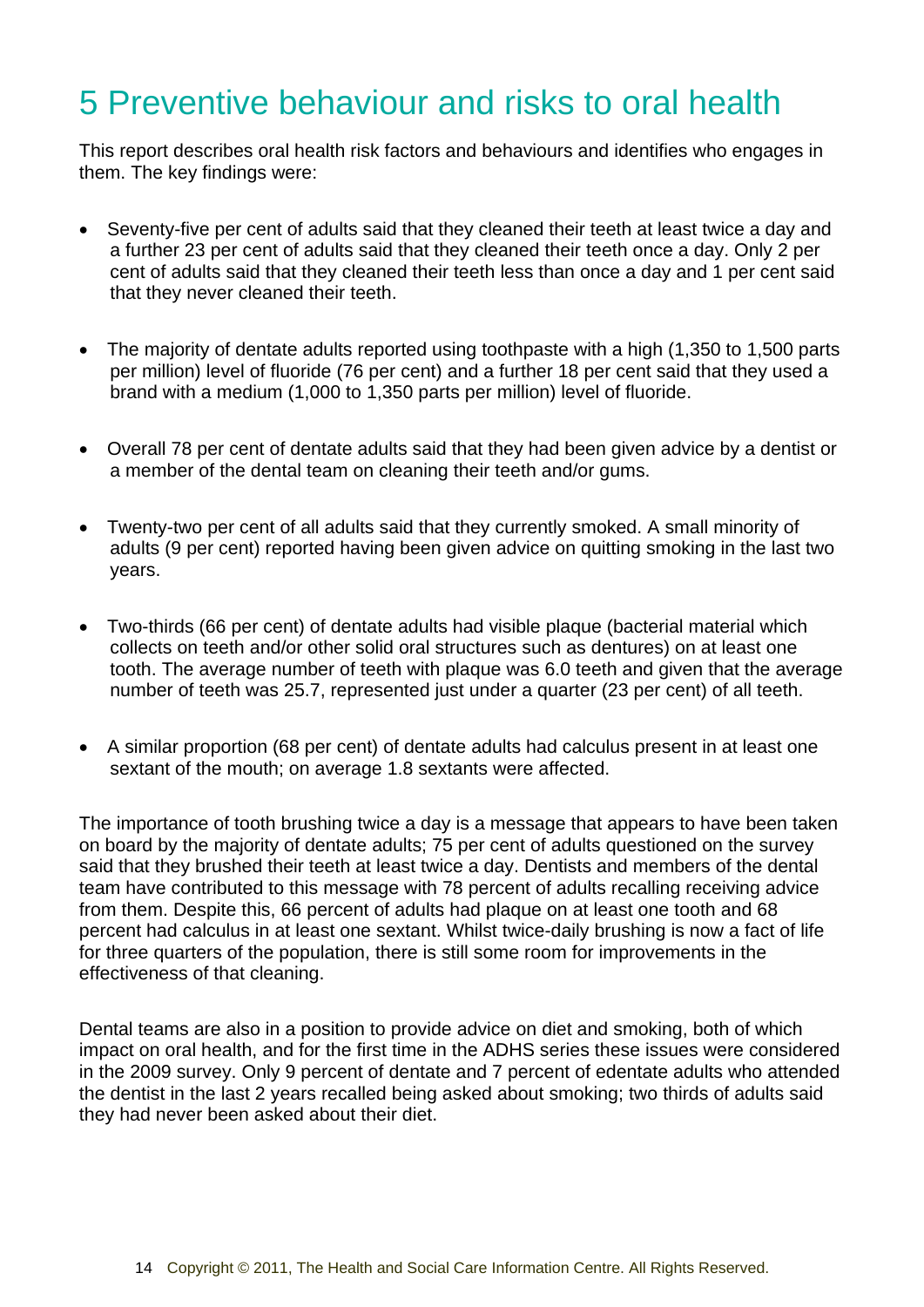## <span id="page-14-0"></span>6 Service considerations

This report outlines and discusses access to NHS versus private dental health services, the types of treatment received and the experience of attending. The key findings were:

- Almost two-thirds (61 per cent) of dentate adults said that the usual reason they attended the dentist is for a regular check-up. Furthermore, 10 per cent said that they attended for an occasional check-up, 27 per cent said that they attended when having trouble with their teeth, and 2 per cent said that they never attended the dentist.
- Overall half of all dentate adults (50 per cent) reported that they attended the dentist at least once every six months; 21 per cent indicated that they attended at least once a year; and a further 6 per cent once every two years.
- Fifty-five per cent of dentate adults said they went to the dentist about the same as they did five years ago, 27 per cent said that they visit less often and 18 per cent reported visiting the dentist more often than they did five years ago.
- Seventy-one per cent of dentate adults had received NHS care at their last completed course of dental treatment: 45 per cent said that they paid for this care and 25 per cent said it was free. Private dental care was reported by 27 per cent and very few dentate adults (1 per cent) reported receiving mixed NHS and private care.

#### **Figure 6.1 Percentage receiving NHS care at last completed course of treatment (free or paid for) by age**

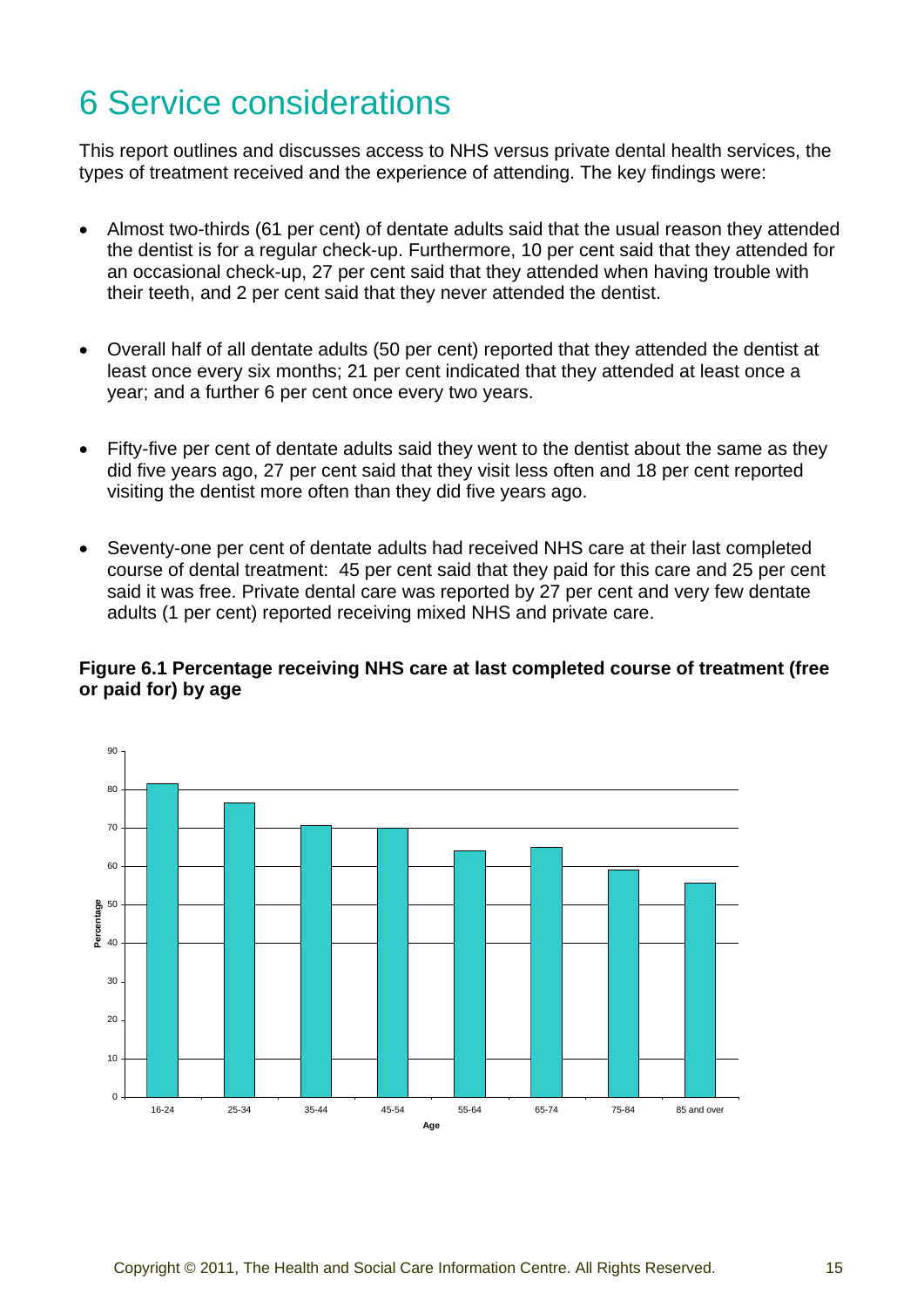- The most frequently cited reasons for using NHS dental services were affordability (63) per cent) and location (23 per cent), although 10 per cent of adults indicated that the recommendation of family or friends was the reason, and a further 6 per cent said because of the better quality of care.
- Eighty-five per cent of adults rated the practice they had attended most recently as good or very good, for length of time waiting for routine appointments. Similarly, the vast majority of adults (87 per cent) indicated that their dental practice was good or very good in terms of the length of time waiting for an urgent appointment, however just over half (53 per cent) said that their practice was good or very good at providing evening and/or weekend appointments.

The majority of dentate adults attend the dentist within the maximum recommended recall interval, which is at least once every two years. However, the rate of improvement in the proportion of adults reporting attending regularly seems to have slowed in England and over a fifth of dentate adults in each of the three countries reported only attending the dentist when they had trouble with their teeth. There are also substantial differences by socioeconomic classification of the households, with adults from the higher risk sections of society being more likely to report symptomatic attendance.

Much has happened since the last survey in 1998, not least the introduction of new NHS contractual systems. It is clear that the NHS remains the dominant provider of dental care in all areas surveyed, with 71 per cent of those in the survey having used the NHS for their last course of treatment. Patients appear to retain great confidence in the service, citing its affordability and convenience in particular. The use of private services accounted for 27 per cent of the last course of treatment, and 12 per cent indicated that the cost of their dental care and treatment was covered by a pre-payment plan or insurance scheme. There is clear evidence of some people using private services because they said they could not find an NHS dentist. It was a perception of lack of need that accounted for most of those who did not attend.

Modern dental care is centred around a preventive philosophy. This is backed up by the finding that about three-quarters of all respondents reported that they could recall receiving preventive oral hygiene advice from a dentist. Alongside this, there is evidence of high levels of satisfaction with dental services generally among those who had attended, and a feeling among most that services are reasonable value for money.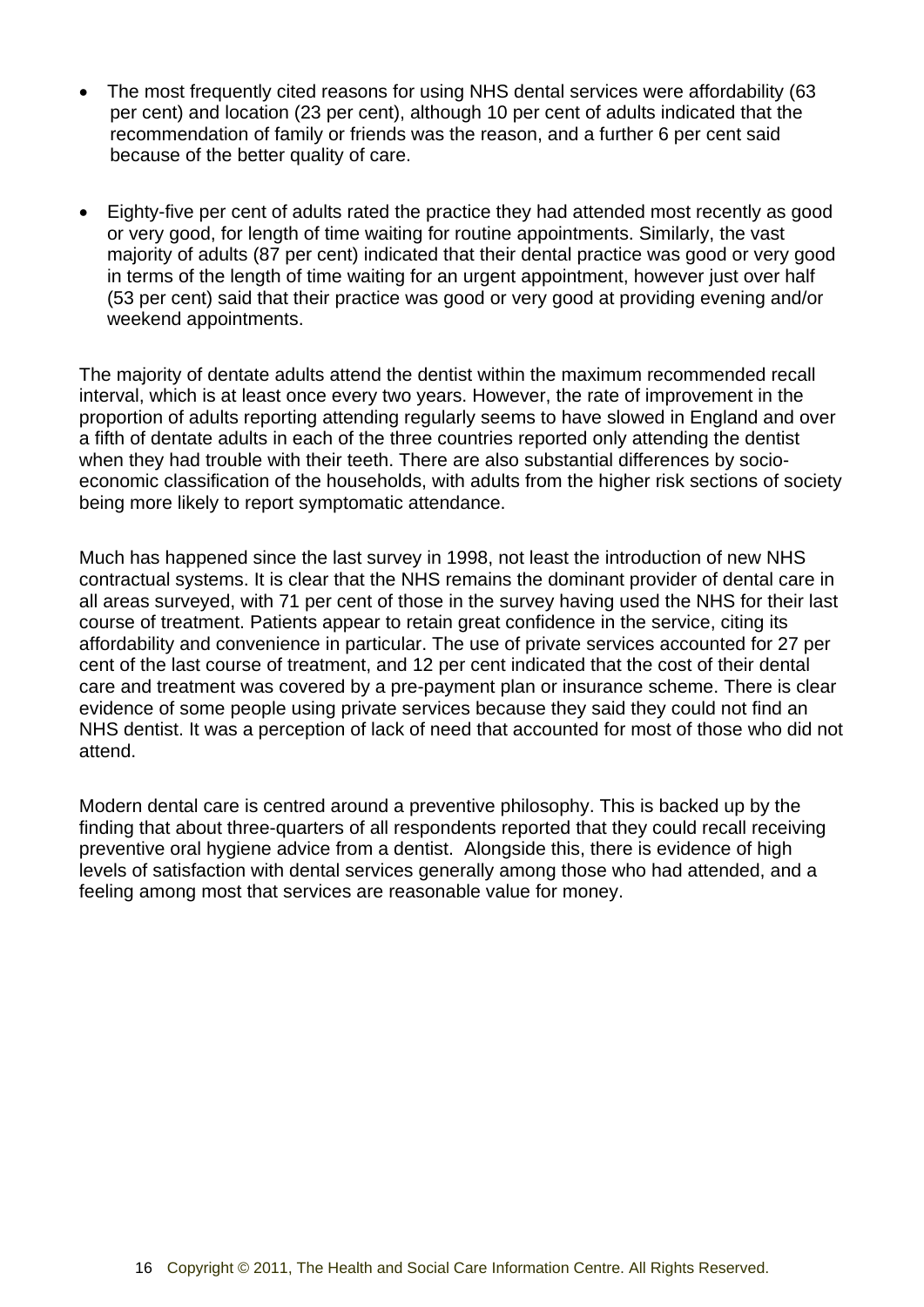# <span id="page-16-0"></span>7 Outcome and impact

This report considers respondents' perceptions of their oral health and daily quality of life in terms of physical, psychological and social function. The key findings were:

- Overall, 81 per cent of adults said that their general health was good or very good and 71 per cent of adults said that their dental health was good or very good.
- <span id="page-16-1"></span>• Just under two-fifths of all adults (39 per cent) experienced one or more of the problems included in OHIP-14<sup>[2](#page-21-1)</sup> (Oral Health Impact Profile-14, scale) occasionally or more often in the previous 12 months. The average number of problems experienced by adults, including those who experienced no problems, was 1.2 and the average total OHIP score was 17.4.
- The most commonly reported OHIP-14 problems were included in the categories of physical pain (30 per cent) and psychological discomfort (19 per cent)
- Between 1998 and 2009 the proportion of dentate adults in England who reported having experienced one or more problem on the OHP-14 scale occasionally or more often in the previous 12 months, fell by 12 per percentage points; 51 per cent in 1998 to 39 per cent in 2009.

#### **Figure 7.1 The number of reported problems based on OHIP-14 experienced at least occasionally in the preceding 12 months, England: 1998 and 2009**

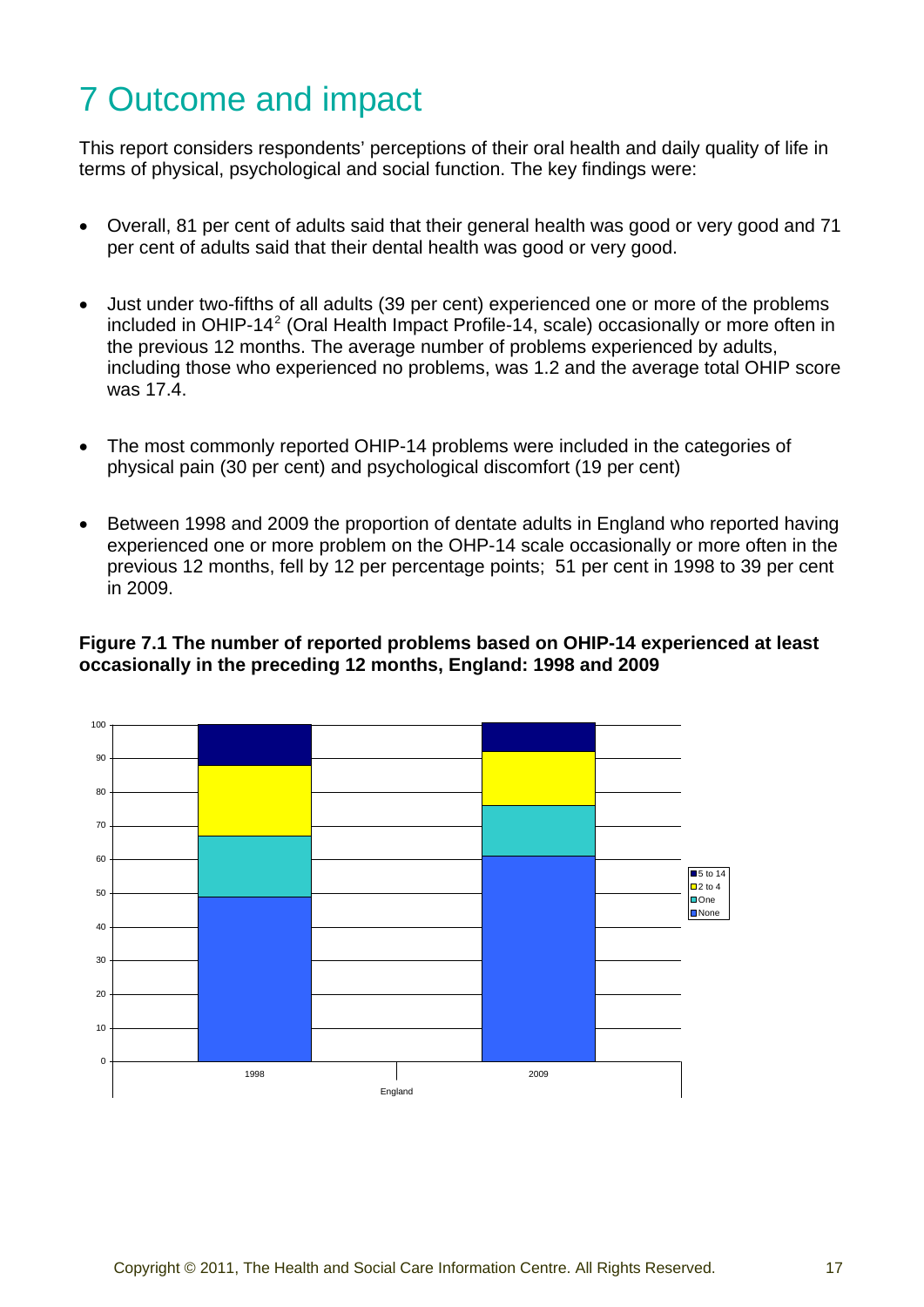- A third of all adults (33 per cent) said they had difficulty performing at least one element of the OIDP<sup>[2](#page-16-1)</sup> (Oral Impacts on Daily Performance). Overall, the more prevalent oral impacts among adults were difficulty eating (21 per cent), smiling (15 per cent), cleaning teeth (13 per cent) and relaxing (10 per cent).
- In general dentate adults attributed their oral impacts primarily to toothache, sensitive tooth or tooth decay, and to problems with their gums. However for problems with smiling, the main conditions identified were appearance of teeth, bad position of teeth and missing teeth.

The majority of adults were positive about their dental health with over seven-tenths saying that it was good or very good. The positive perception applied equally to dentate and edentate adults. On the other hand, a considerable proportion of adults experienced oral impacts as indicated on the OHIP-14 and OIDP scales. In comparison to the 1998 survey the prevalence of oral impacts is considerably lower in this survey.

Although fairly prevalent, oral impacts were very frequent for most people; most of those that reported OHIP-14 problems experienced them no more than occasionally in the last 12 months. Similarly, they were not very severe in general. Among dentate adults, oral health related quality of life varied by dental status, reason for attending the dentist, and several clinical measures of oral health. Furthermore, there was a very clear gradient in oral health related quality of life according to socio-economic position, with lower socioeconomic groups reporting more prevalent (OHIP-14) and also more severe (OIDP) oral impacts. This implies that some sections in the adult dentate population may be disadvantaged in terms of their oral health resulting in a considerable negative impact on their quality of life.

Perhaps the most unexpected finding was the lack of any marked overall differences between dentate and edentate adults in all 3 measures of impact (self-rated dental health, OHIP-14 and OIDP). In 2009, the group who reported most problems with the dental condition were not edentate adults but those with natural teeth combined with dentures.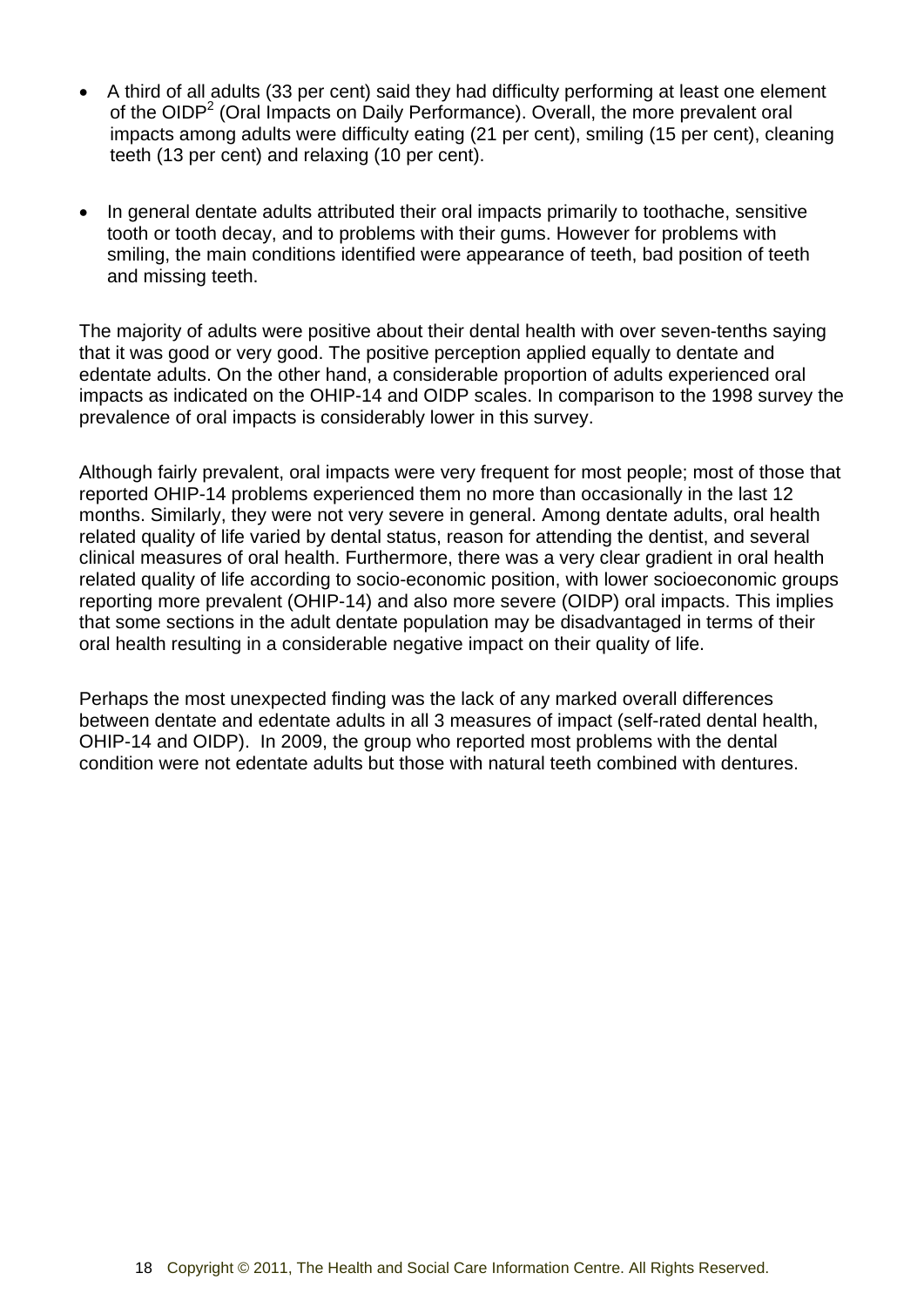#### <span id="page-18-0"></span>8 Access and barriers to care

This report discusses access to dental care, and barriers to accessing dental services and care. The key findings were:

- Just under three-fifths (58 per cent) of adults said that they had tried to make an NHS dental appointment in the previous three years.
- Of those adults who had tried to make an NHS appointment the vast majority (92 per cent) successfully received and attended an appointment while a further 1 per cent of adults received an appointment but did not attend. The remaining 7 per cent of adults had unsuccessfully tried to make an appointment with an NHS dentist.
- Eighty-seven per cent of those adults who had successfully made an appointment with an NHS dentist (whether they went to this appointment or not) already had an NHS dentist when they last tried to make an appointment and a further 10 per cent were able to get an appointment with the first new NHS dentist they approached.
- Just over a quarter of adults (26 per cent) said that the type of dental treatment they opted to have in the past had been affected by the cost of this treatment and almost onefifth (19 per cent) said that they had delayed dental treatment for the same reason.
- Twelve per cent of adults who had ever been to a dentist had an MDAS $3$  (Modified Dental Anxiety Scale) score of 19 or more which suggests extreme dental anxiety.
- The two items on the MDAS that elicited anxiety most often were both associated with receiving dental treatment; 30 per cent of adults said that having a tooth drilled would make them very or extremely anxious and 28 per cent reported similar levels of anxiety about having a local anaesthetic injection.
- Overall, the majority of adults were positive about their last visit to the dentist; 80 per cent of adults gave no negative feedback about their last visit to the dentist. However, 20 per cent of consultations were considered to be less than satisfactory in one way or another.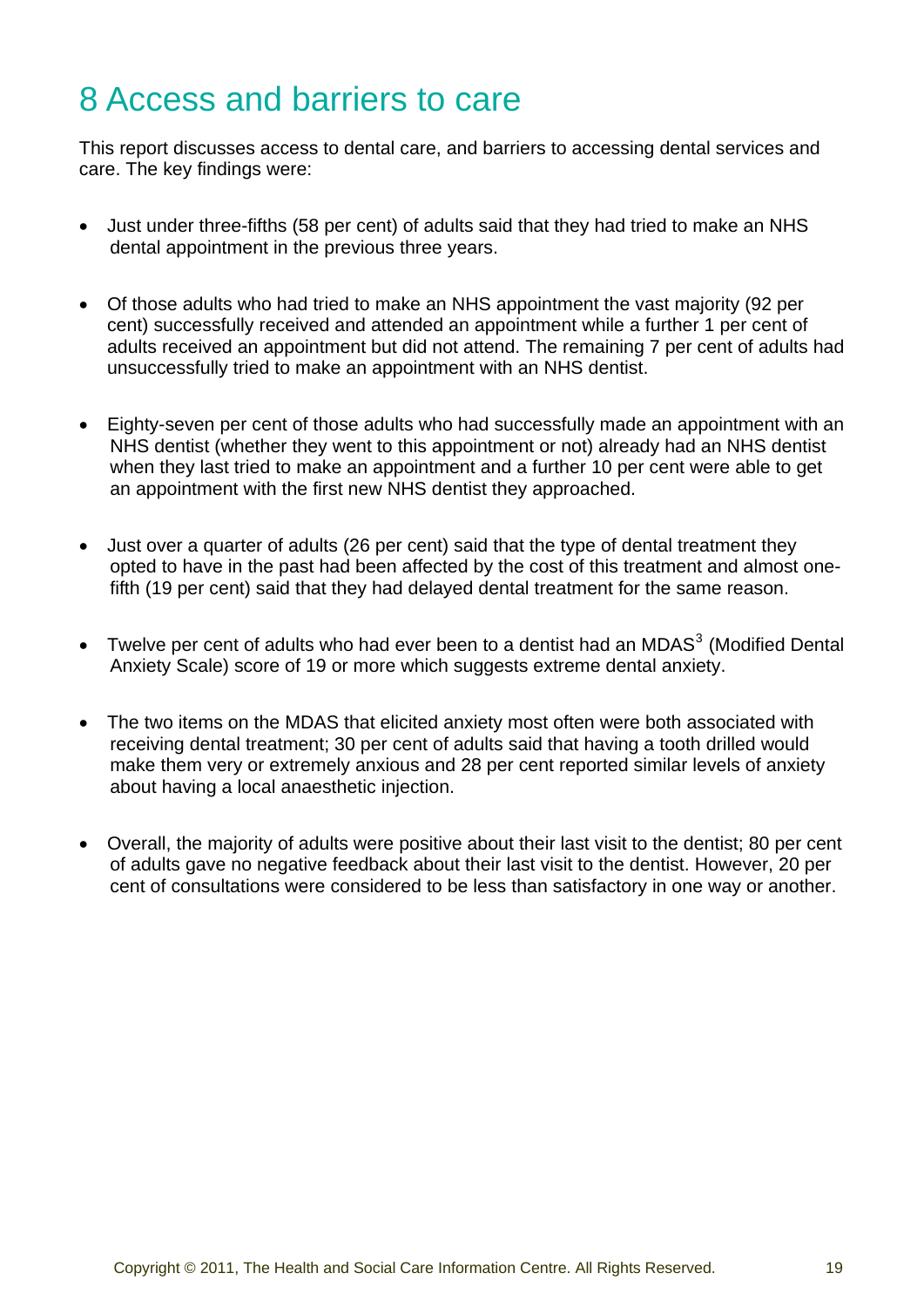#### **Figure 8.1 Relationship with dentist at last visit**



Clearly for the vast majority of patients NHS dentistry is accessible and it is relatively easy to get an appointment. That said for a small minority it took a considerable amount of effort for them to secure an NHS dental appointment.

Past experience of making oral health decisions around cost was markedly associated with self-reported attendance habits and self-assessed oral health. Being previously affected by treatment costs was associated with delaying attendance and having a poor level of oral health. The influence of cost on decisions about dental treatment applied to some degree to all groups in society.

Extreme dental anxiety was estimated to be experienced by over one-tenth of dentate adults and was clearly more of an issue for women than men.

A large majority of those interviewed were satisfied with all aspects of their interaction with the dentist at their most recent visit, feeling that the communication was good, that they had been treated with respect and that they had received a good explanation of options. This was not universal though. The quality of the relationship between dentist and patient assessed at the last visit to a dentist was markedly associated with the patients' assessment of their overall self-rated dental health, the length of time since their last dental visit and their level of dental anxiety. Generally speaking people whose last experience with a dentist was problematic gave a low rating of their own oral health, had not attended for a longer time and were more likely to be extremely dentally anxious than those whose experience was more positive. These findings suggest that dentist-patient communication, whilst generally good, can be a real barrier to achieving optimal dental health and care in just the same way as other more familiar barriers such as cost and anxiety.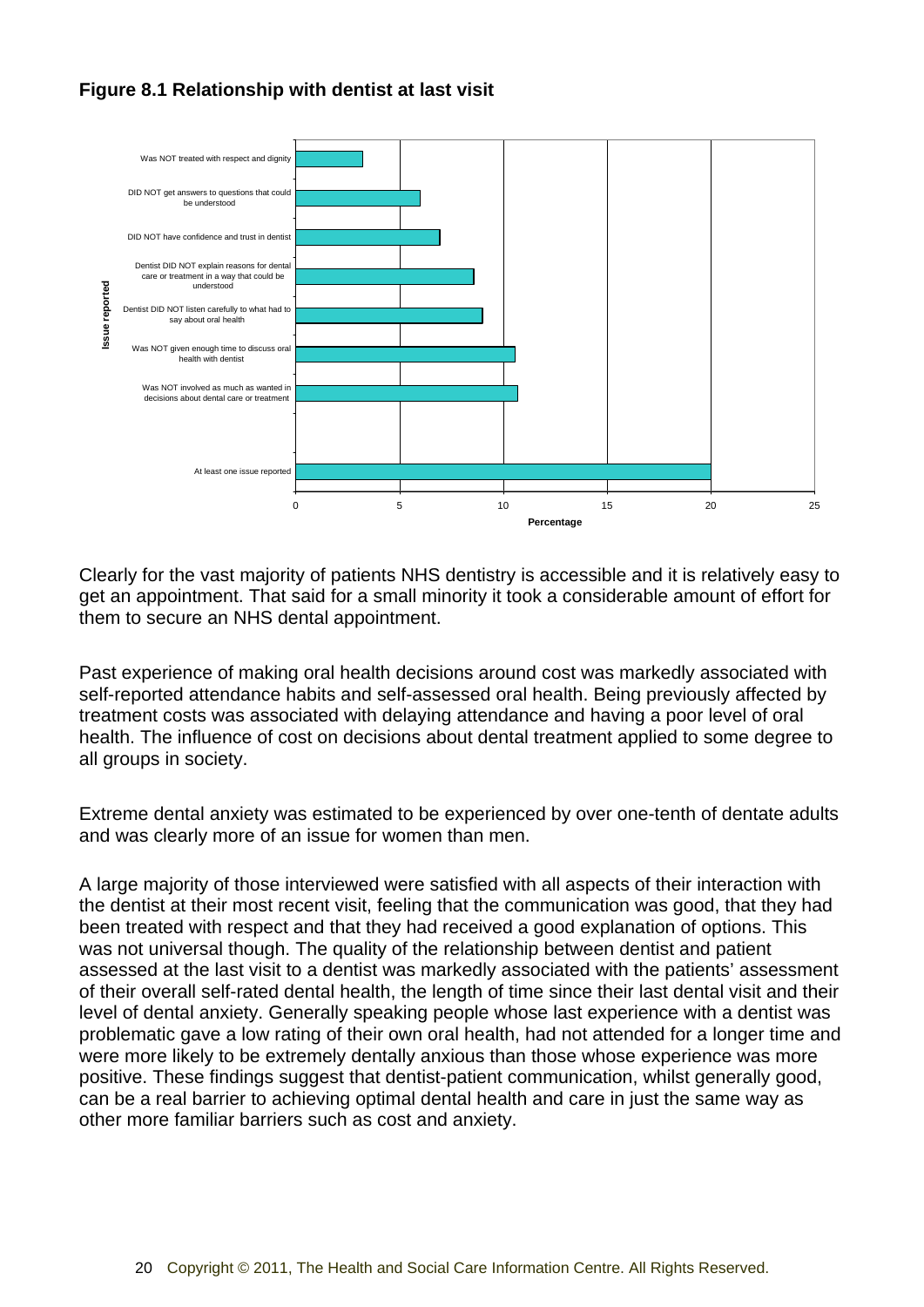### <span id="page-20-0"></span>Notes and references

- 2 Full reference available in *Outcome and impact: a report from the Adult Dental Health Survey 2009*
- 3 Full reference available in *Access and barriers to care: a report from the Adult Dental Health Survey 2009*

<sup>1</sup> A definition of this term can be found in the glossary in the *Foundation report: Adult Dental Health Survey 2009*